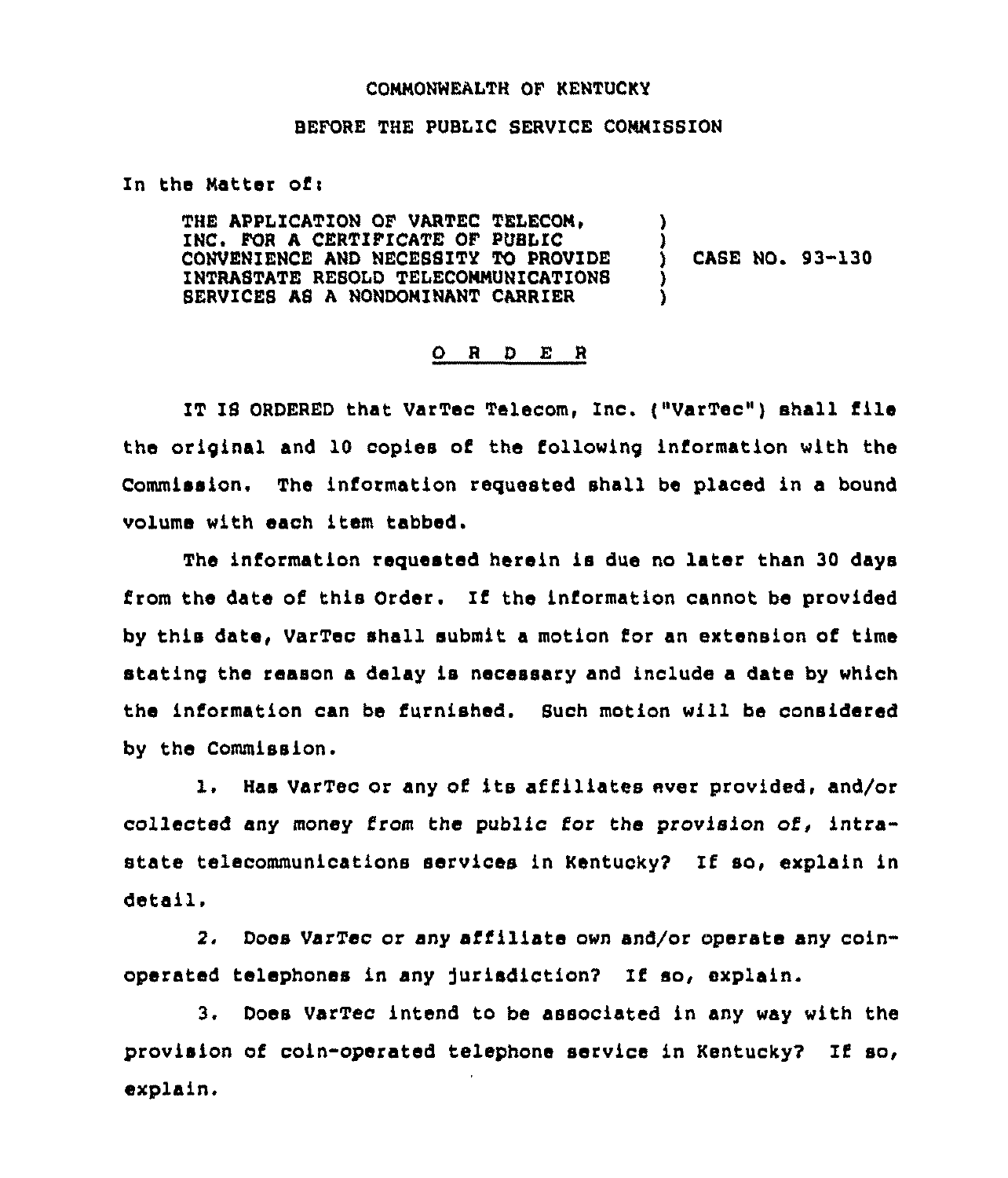4. Does VarTec or any affiliate own and/or operate any transm1ssion facilities in any jurisdiction'? If so, explain.

5. Does VarTec or any affiliate intend to own, operate, or control (including lease) any transmission facilities within Kentucky? If so, will these facilities be capable of carrying intrastate<sup>1</sup> calls, and how will VarTec ensure that intrastate access charges are paid?

6. Which carriers' services does VarTec intend to resell?

7. If VarTec intends to resell tariffed services of facilities-based carriers, identify these tariffed services and specify whether these services will be obtained from intrastate or interstate tariffs.

8. If VarTec intends to resell services that are not available under an approved tariff, provide copies of the contracts which govern the terms of the agreement between VarTec and 1ts facilities-based carriers.

9. Explain how VarTec intends to provide directory assistance to its customers without providing other operatorassisted services. Include descriptions of how directory assistance calls will be routed, types of access used, and the location of operator centers.

 $\mathbf{1}$ This Commission emphasises that the specific routing of <sup>a</sup> call is not relevant in determining the jurisdictional nature of the telecommunications traffic being carried, rather that the points of origination and termination specify whether or not a call is intrastate or interstate.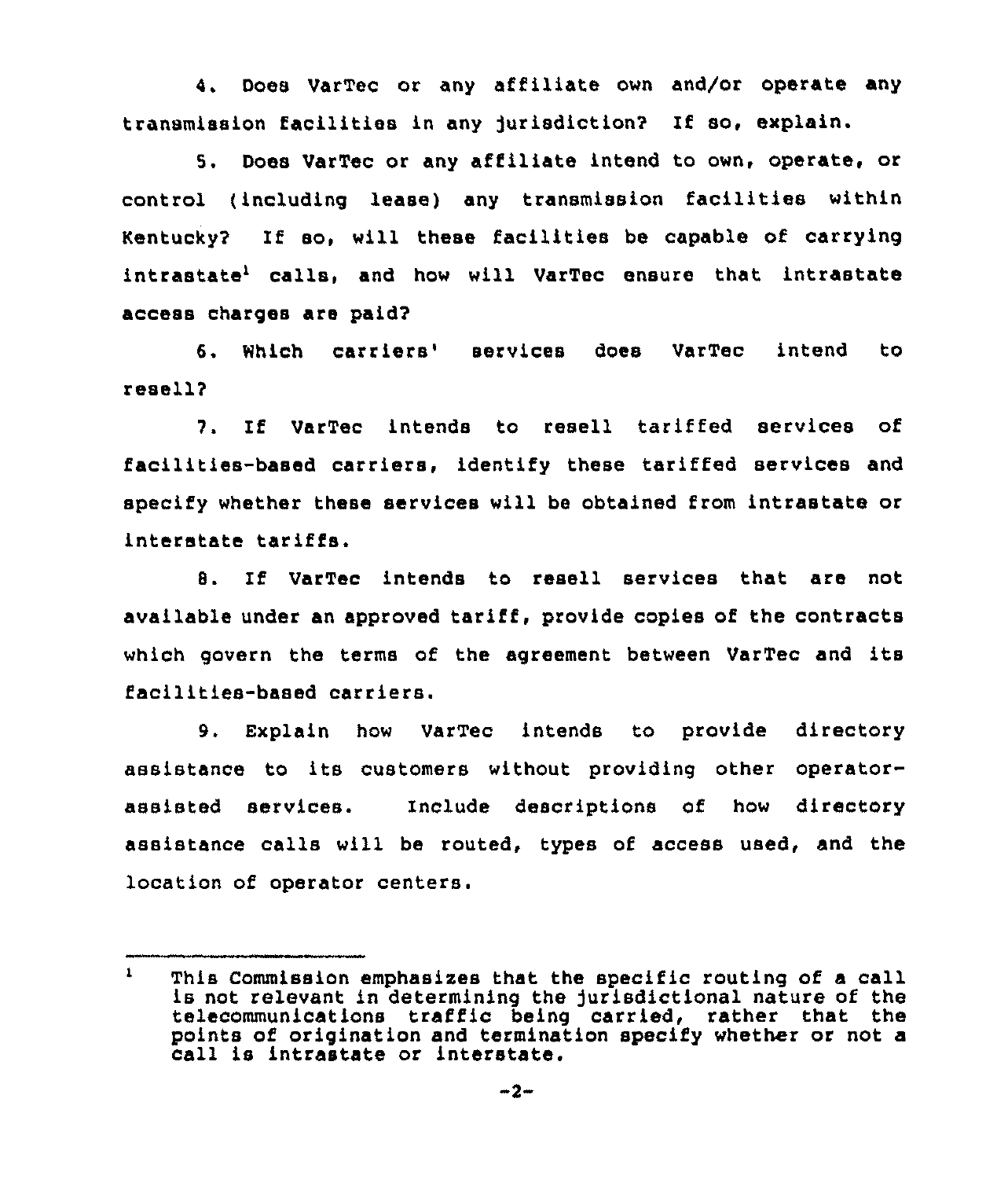10. Does VarTec intend to provide directory assistance to its subscribed customers only, or for other carriers as well?

11. Describe typical scenarios in which a call will be handled by VarTec, both with and without directory assistance. Include all routing information and the types of access used.

12. Explain what types of customers (residential, small business, larqe business, etc.) are expected to use VarTec's directory assistance services in place of the local exchange carriers' or the interexchange carriers' directory assistance services. What advantages can VarTec offer its customer compared with these other directory assistance services providers?

13. VarTec shall revise its tariff sheets to comply with the conditions of service for the provision of operator-assisted services adopted from this Commission's Orders in Administrative Case No. 330,<sup>2</sup> and summarized in Appendix A, that apply to the provision of directory assistance services.

14. State whether VarTec is requesting intraLATA operating authority. If so, is VarTec aware of and able to comply with the provisions of Administrative Case No. 323?

 $\mathbf{2}$ Administrative Case No. 330, Policy and Procedures in the Provision of Operator-Assisted Telecommunications Services, Orders dated Narch <sup>27</sup> and Nay 3, 1991.

 $\mathbf{3}$ Administrative Case No. 323, An Inquiry Into IntraLATA Toll<br>Competition, An Appropriate Compensation Scheme for Completion of IntraLATA Calls by Interexchange Carriers, and WATS<br>Jurisdictionality, Phase I, Order dated May 6, 1991.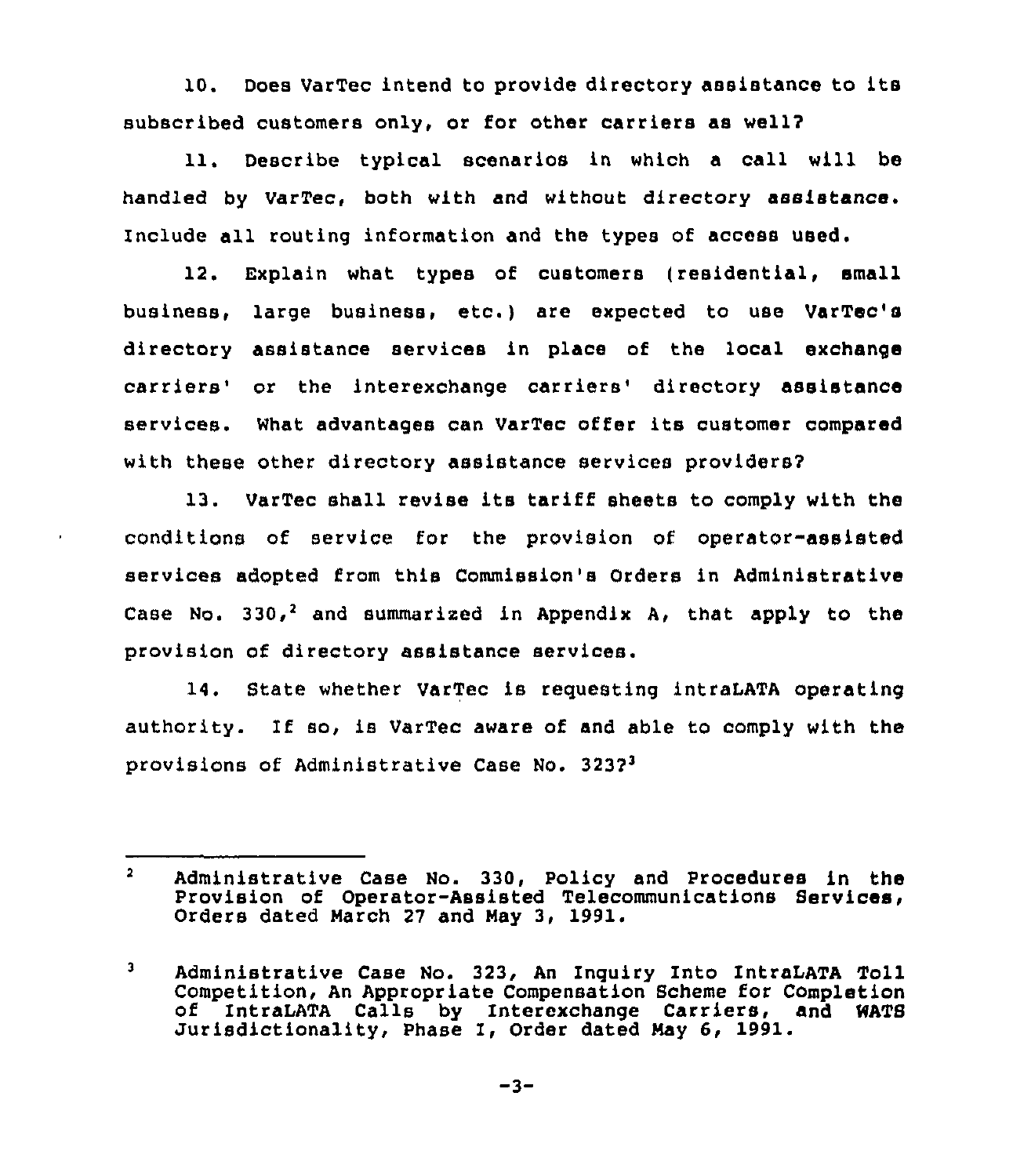15. Provide an estimate of sales revenues for VarTec's first <sup>2</sup> years of Kentucky operations. Explain how VarTec arrived at these estimates. If estimates are based upon a market study, provide a copy of this study.

16. Provide a listing of financial institutions with which VarTec has a line of credit. State VarTec's credit line with each of these institutions.

17. Provide revised tariff sheets for the following items:

a. Refer to Original Sheet 12, Section 2.7.1. Insert the language, "within twenty-four hours," at the end of the paragraph,

b. Refer to Original Sheet 13, Section 2.8.2. Explain the criteria applied and the methodology used in determining when a new advance payment would be collected.

c. Refer to Original Sheet 13, Section 2.9.1. Insert the language, "in compliance with 807 KAR 5:006, Section 14," at the end of the first paragraph.

d. Refer to Original Sheet 17, Section 2.14.2fC). State that the utility will only disconnect service without advanced notice for dangerous conditions or for illegal use or theft of service.

e. Refer to Original Sheet 21, Section 3.3. Include in your definition Section 1.0 a definition of local calling areas and/or extended local calling areas.

f. At the end of Section 2.3, add a new Section  $2.3(F)$ and include the following language:

 $-4-$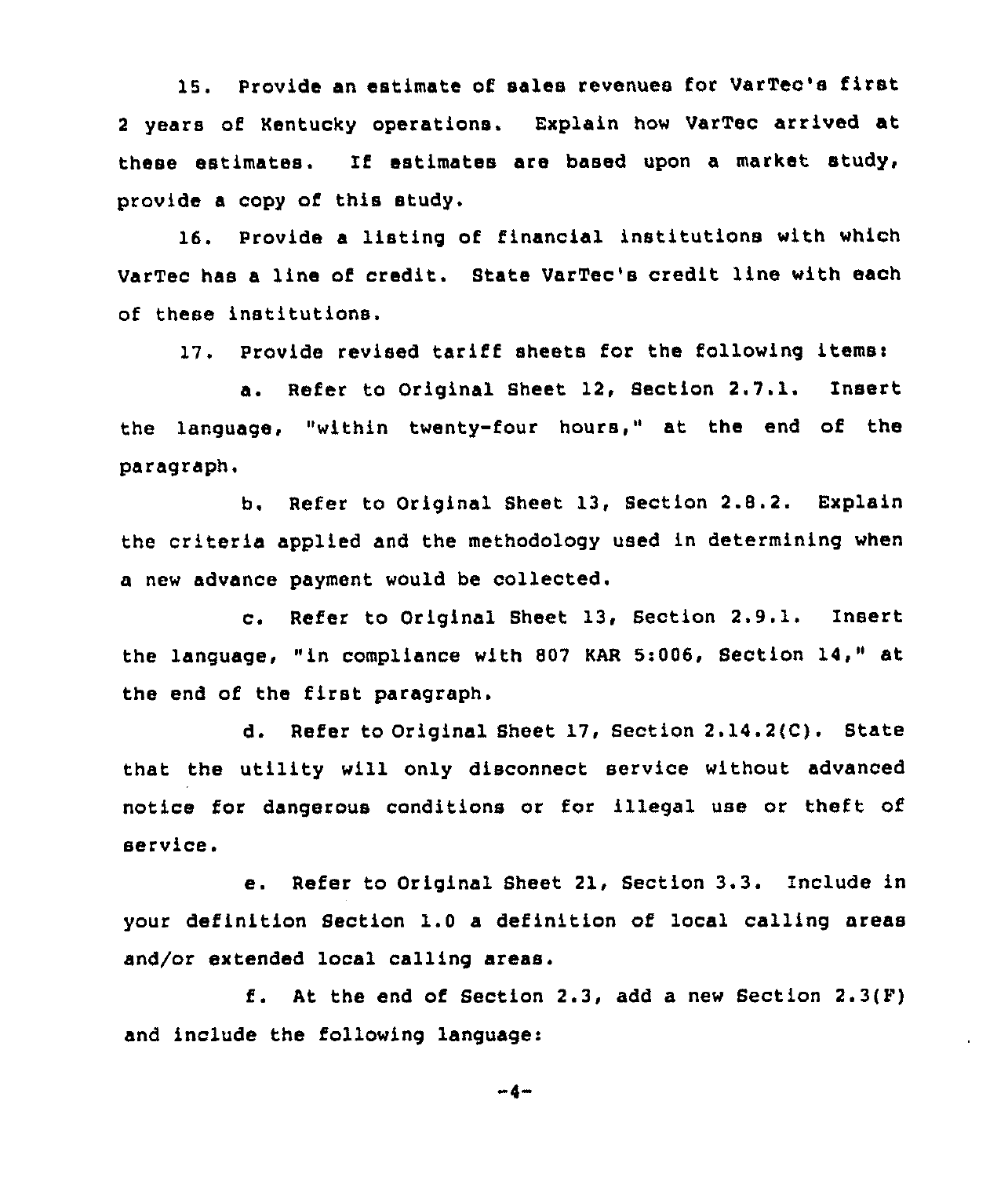Acceptance by the Commission of the liability provision contained in this tariff does not constitute its determination that the limitation of liability imposed by the company should be upheld in a court of law, but the recognition that, as it is the duty of the courts to adjudicate negligence claims and rights to recover<br>damages therefor, so it is the duty of the courts to determine the validity of the exculpatory provisions of this tariff.

Done at Frankfort, Kentucky, this 19th day of May, 1993,

PUBLIC SERVICE COMMISSION

For the Commission

**ATTEST:** 

 $\mathbf{r}$ 

 $\bullet$ 

o

Executive Director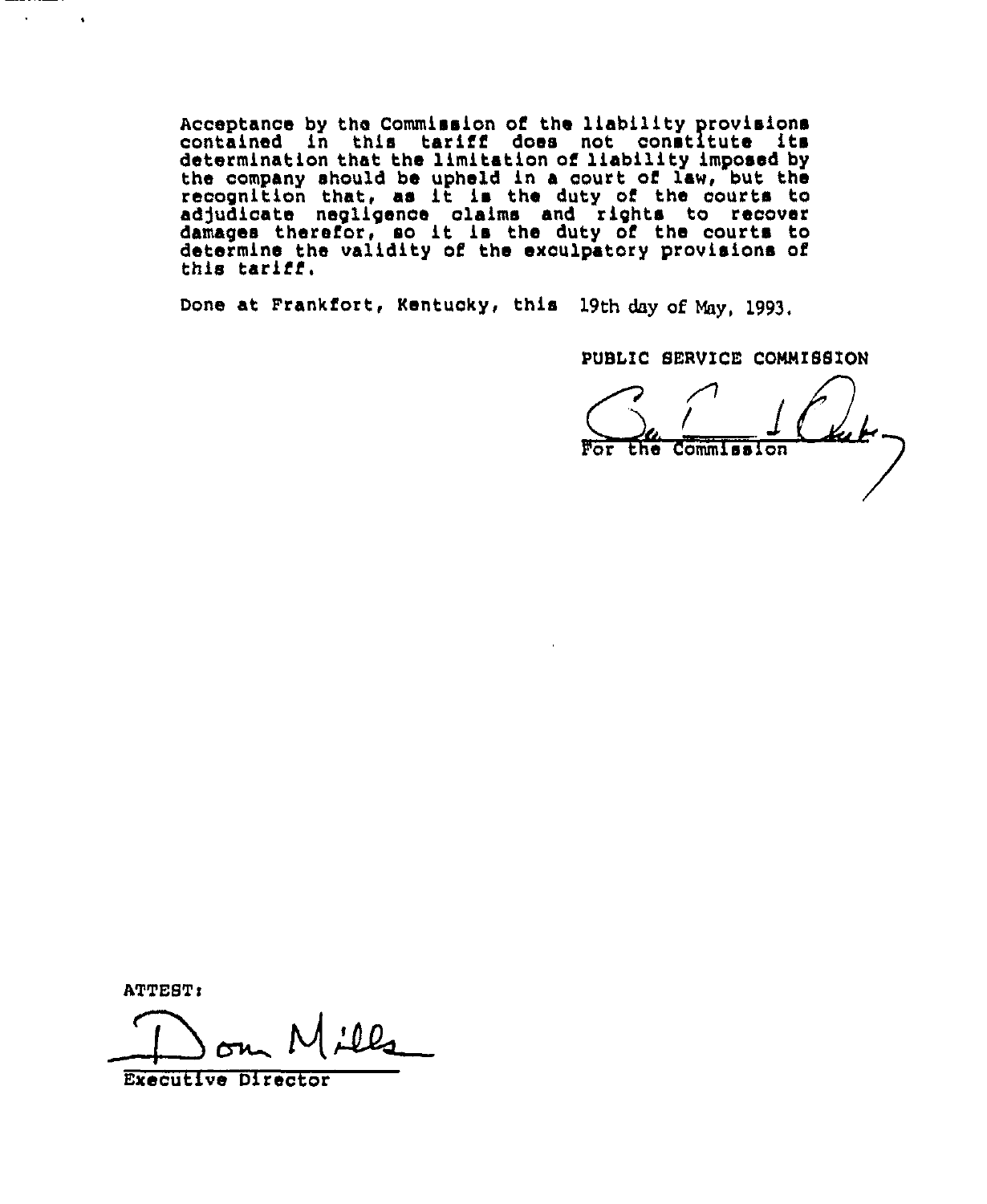## APPENDIX A

APPENDIX TO AN OADER OF THE KENTUCKY PUBLIC SEAVICE COMMISSION IN CASE NO. 93-130 DATED 5/19/93

Conditions of Service for the Provision of Operator Services Adopted from Commission Orders in Administrative Case No. 330, Orders Dated march 37, 1991 and Nay 3, 1991.

VarTec Telecom, Inc. shall revise its tarifi to conform to the policies and procedures for the provision of operator-assisted telecommunications services by non-local exchange carriers, which are as followsi

(a) Operator-assisted services shall be subject to rate regulation and rates shall not exceed ATaT's maximum approved rates. "maximum approved rates" is defined to mean the rates approved by this Commission in AT&T's most recent rate proceeding for measured toll service applicable to operator-assisted calls, as well as the additional charges for operator assistance. Carriers are not permitted to include any other surcharges or to bill for uncompleted calls. Time-of-day discounts shall also be applicable. Carriers are also required to rate calls using the same basis that ATaT uses to rate calls, i.e., distance caloulations based on points-of-call origination and termination, definitions of chargeable times, billing unit increments, rounding of fractional units, and minimum usages. When there is any change in AT&T's maximum approved rates, carriers shall file tariffs if necessary to comply with the requirements herein within 30 days of the effective data of ATaT's rate change.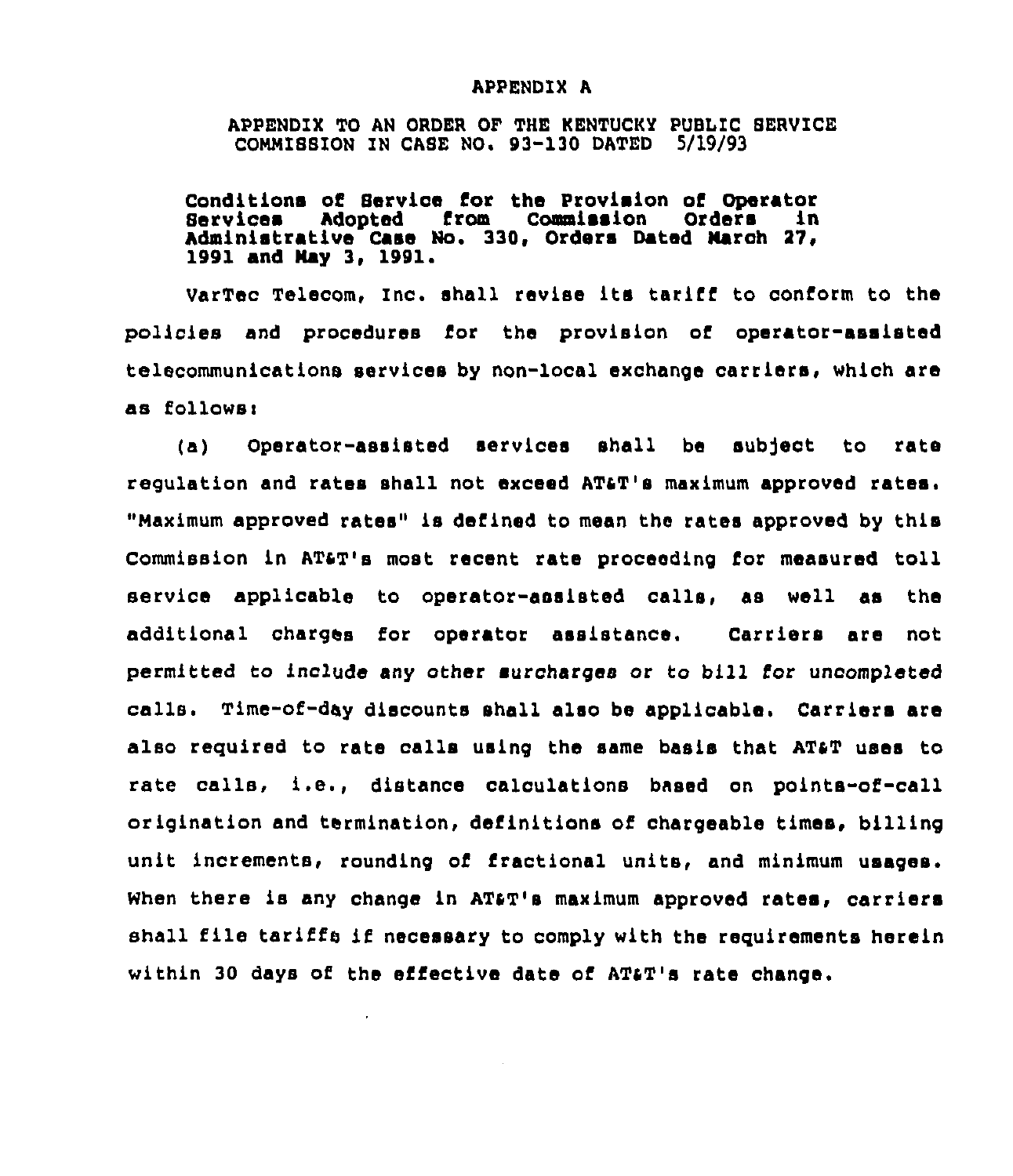(b) Except as otherwiae indicated in this Order, non-dominant carriers shall be subject to regulation as delineated in the May 25, 1984 Order in Administrative Case No. 273 as well as any subsequent modifications to non-dominant carrier regulations. In the event of conflict, the terms of the instant Order shall take precedence, unless a carrier is specifically relieved from compliance with any conditions contained herein. ATaT shall remain eub)ect to regulatory oversight as a dominant carrier.

(c) Operator service providers that provide service to traffic aggregators shall not allow access to the operator services of competing carriers to be blocked or 1ntercepted. Blocking and interception prohibitions shall be included in tariffs and all contracts entered into with any traffic aggregator and shall state that violators will be subject to immediate termination of service after 20 days' notice to the owners of non-complying customer premises equipment.

(d) Access to the local exchange carriers' operators shall not be blocked or otherwise 1ntercepted by traffic aggregatora, Specifically, all " $0 -$ " calls, that is, when an end-user dials zero without any following digits, shall be directed to the local exchange carrier operators. In equal access areas, "0+" intraLATA calls, that is, when an end-user dials zero and then dials the digits of the called telephone number, shall not be intercepted or blocked. In non-equal access areas, it is prohibited to block or intercept "0-" calls; however, it is permissible to intercept "0+" calls. Blocking and interception prohibitions shall be included in tariffs and all contracts entered into with any traffic aggregator and shall state